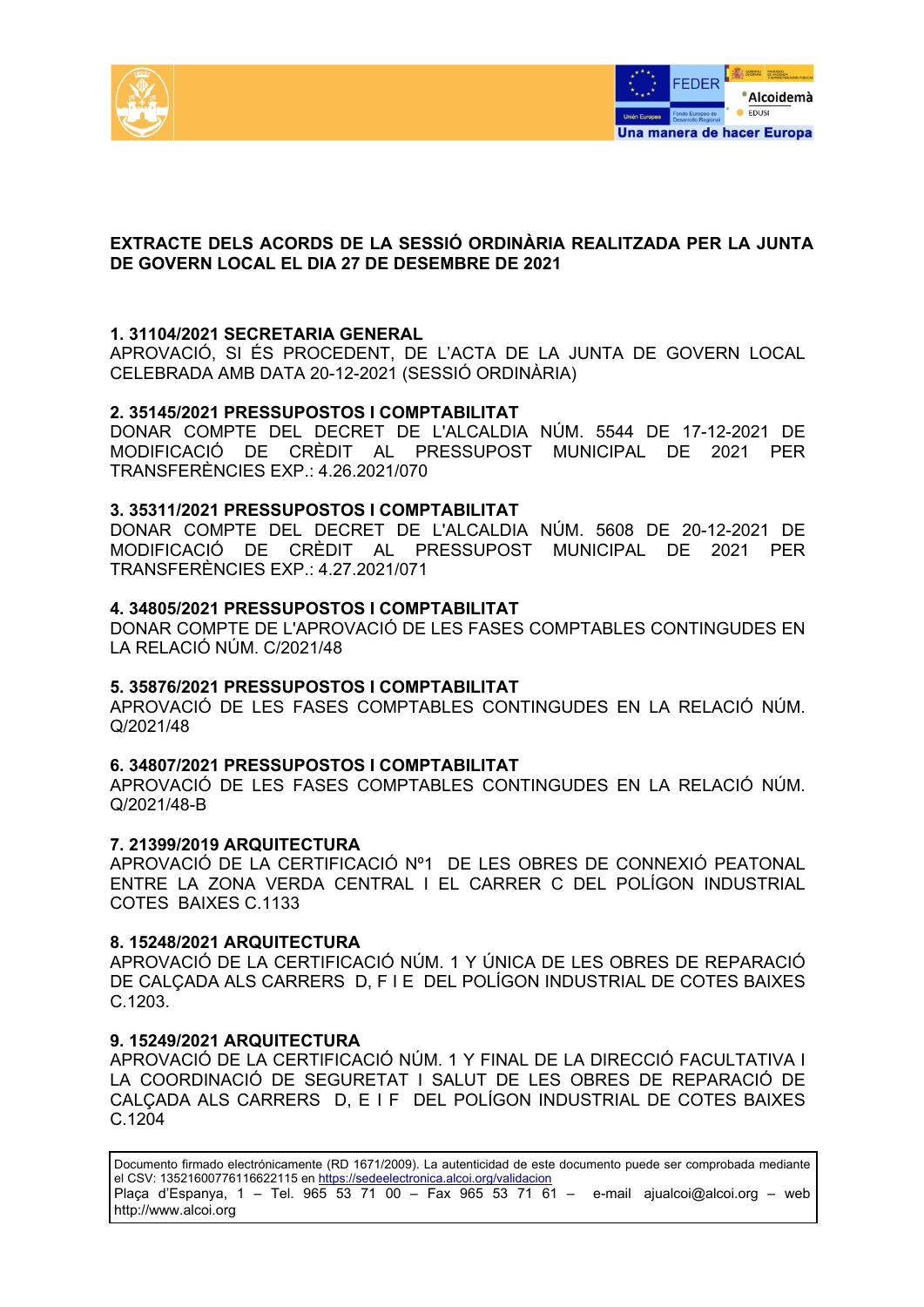



# **10. 16556/2018 CONTRACTACIÓ**

HONORARIS (FACTURACIÓ DEL PERÍODE DE 05/05/2021 A 31/07/2021) DEL "SERVEI D'ASSISTÈNCIA TÈCNICA SELECCIÓ ESTRATÈGIES DESENVOLUPAMENT URBÀ SOSTENIBLE I INTEL·LIGENT (EDUSI ALCOI DEMÀ) C.1026

# **11. 31686/2020 CONTRACTACIÓ**

ADJUDICACIÓ DEL PROCEDIMENT OBERT SIMPLIFICAT DE LES OBRES DEL PROJECTE DE MILLORES DE LES INFRAESTRUCTURES HIDRÀULIQUES DE COL·LECTORS DE DIVERSOS CARRERS DEL BARRI ELS CLOTS FASE III (C. 1208)

### **12. 22254/2021 CONTRACTACIÓ**

APROVACIÓ DE L'EXPEDIENT DE CONTRACTACIÓ PER A ADJUDICAR, PER PROCEDIMENT OBERT SIMPLIFICAT I TRAMITACIÓ ANTICIPADA EL «SERVEI DE MANTENIMENT PREVENTIU I CORRECTIU DELS ASCENSORS MUNICIPALS D'ALCOI (C. 1223)»

# **13. 11711/2021 CONTRACTACIÓ**

RETIRADA OFERTA DEL PRIMER CLASSIFICAT I REQUERIMENT AL SEGÜENT LICITADOR QUE HA PRESENTAT LA MILLOR OFERTA EN EL PROCEDIMENT OBERT PER A ADJUDICAR EL CONTRACTE SUBJECTE A REGULACIÓ HARMONITZADA RESERVAT CONFORME AL QUE S'ESTABLEIX EN LA DA 4ª DE LA LLEI 9/2017 LCSP PER AL"MANTENIMENT I NETEJA DE PARCS MUNICIPALS DE L'AJUNTAMENT D'ALCOI C.1196"

### **14. 16016/2021 CONTRACTACIÓ**

DACIÓ DE COMPTE DE LA RESOLUCIÓ D'ALCALDIA Nº 5612 DE DATA DE 20/12/2021 "OBRES PER A L'ADEQUACIÓ I AMPLIACIÓ EN L' I.E.S. ANDREU SEMPERE (PLA EDIFICANT)"

### **15. 12448/2020 CONTRACTACIÓ**

AUTORITZACIÓ DE LA PRIMERA PRÒRROGA DEL CONTRACTE DEL SERVEI DE MANTENIMENT DEL SISTEMA DE GESTIÓ DOCUMENTAL I REPOSITORI DIGITAL BIVIA-COL.LECCIÓ DIGITAL BIBLIOTECA I ARXIU MUNICIPAL D'ALCOI C.1158

### **16. 11439/2021 ESPORTS**

JUSTIFICACIÓ DEL CONVENI ENTRE L'AJUNTAMENT D'ALCOI I EL CLUB GIMNÀSTIC L'ESPORT ALCOI PER A LA REALITZACIÓ D'ACTIVITATS ESPORTIVES DURANT L'ANUALITAT 2021 I EL LLOGUER D'UN LOCAL PER A LA PRÀCTICA DE LA GIMNÀSTICA ARTÍSTICA DURANT EL PERÍODE DE L'1 DE GENER AL 15 DE DESEMBRE DE 2021

### **17. 11548/2021 ESPORTS**

JUSTIFICACIÓ DEL CONVENI ENTRE L'AJUNTAMENT D'ALCOI I EL CLUB GIMNÀSTICA ALCOI "EL PASTORET" PER A LA REALITZACIÓ D'ACTIVITATS ESPORTIVES DURANT L'ANUALITAT 2021 I EL LLOGUER D'UN LOCAL PER A LA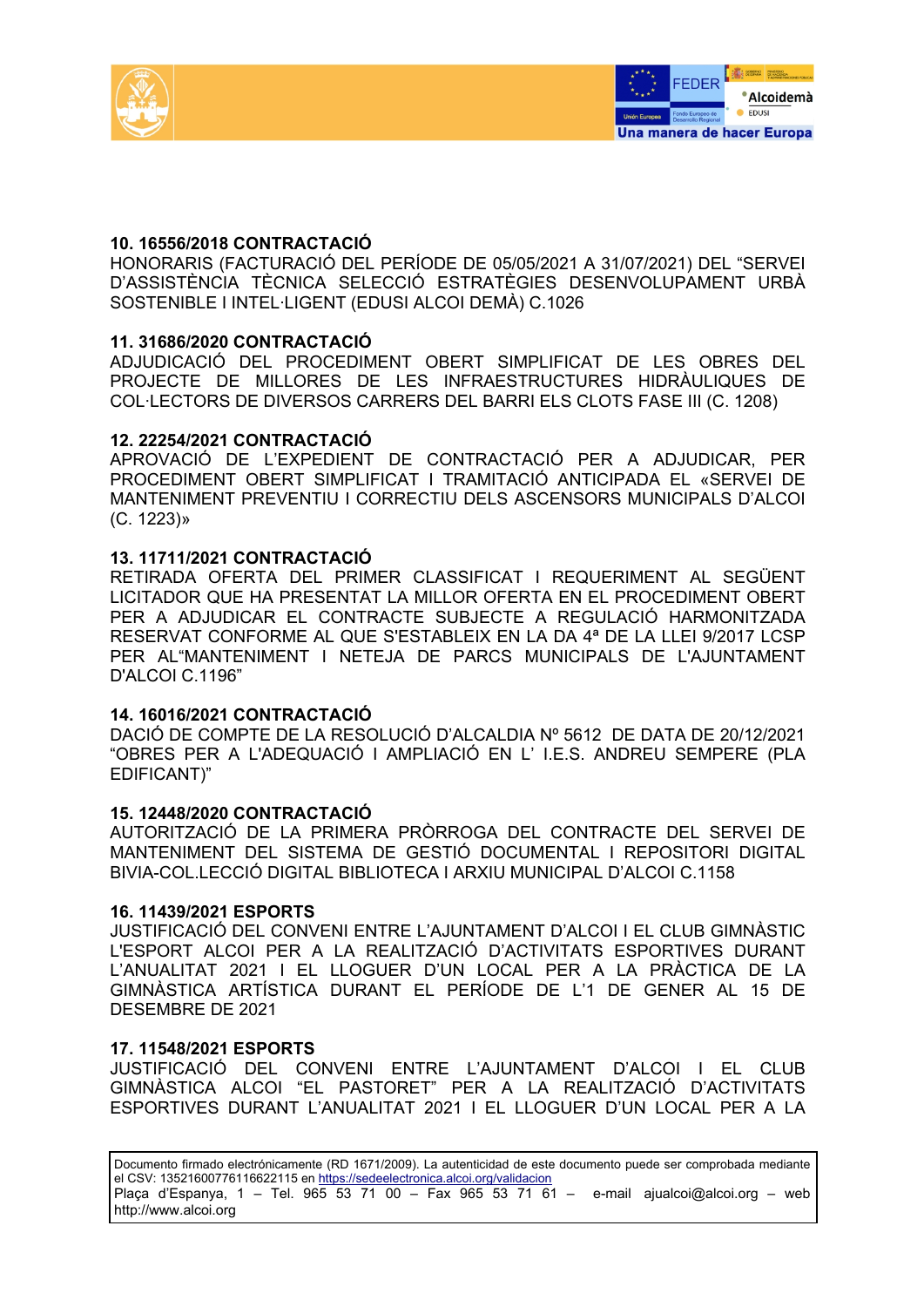



PRÀCTICA DE LA GIMNÀSTICA ARTÍSTICA DURANT EL PERÍODE DE L'1 DE GENER AL 15 DE DESEMBRE DE 2021

### **18. 22201/2021 FESTES**

APROVACIÓ JUSTIFICACIÓ SUBVENCIÓ ATORGADA PER MITJÀ DEL CONVENI DE COL·LABORACIÓ ENTRE L'EXCM. AJUNTAMENT D'ALCOI I L'ASSOCIACIÓ DE SANT JORDI PER A LA REALITZACIÓ D'ACTIVITATS RELACIONADES AMB LES FESTES, I EN ESPECIAL LES PATRONALS DE MOROS I CRISTIANS DECLARADES D'INTERÈS TURÍSTIC INTERNACIONAL I BÉ DE INTERÈS CULTURAL IMMATERIAL, AIXÍ COM AQUELLS ALTRES FESTES QUE COMPLEMENTIN LES ACTIVITATS MUNICIPALS D'AQUESTA MATÈRIA, TAMBÉ EL FUNCIONAMENT I MANTENIMENT DE LA SEU DE L'ENTITAT I DEL MUSEU ALCOIÀ DE LA FESTA, DURANT L'ANY 2021

# **19. 7584/2018 HABITATGE**

CANVI DE RÈGIM DE CESSIÓ, DE PRECARI A ARRENDAMENT, D'UN HABITATGE DE TITULARITAT MUNICIPAL SITUAT AL CARRER ENGINYER VILAPLANA 1 1, A FAVOR DE (MIAB)

# **20. 3770/2021 HABITATGE**

PROPOSTA PER A LA MODIFICACIÓ DEL CONVENI DE COL·LABORACIÓ ENTRE L'AJUNTAMENT D'ALCOI, CENTRE INTEGRAT PÚBLIC DE FORMACIÓ PROFESSIONAL BATOI CIP FP BATOI I L'ENTITAT VALENCIANA D'HABITATGE I SÒL EVHA, PER A L'EXECUCIÓ DEL PROGRAMA ''JOVES PER LA INTEGRACIÓ'', DINS DE LA INTERVENCIÓ COMUNITÀRIA QUE PORTE A TERME EN EL GRUP D'HABITATGES DE PLAÇA LES XIQUES I CARRER BARBACANA D'ALCOI

### **21. 22524/2020 I.G.S.**

APROVACIÓ CERTIFICACIÓ NÚM. 4 DE LES OBRES PER A L'APLICACIÓ DEL PLA INTEGRAL D'ACCESSIBILITAT (PIA) EN UNES QUANTES ZONES DEL MUNICIPI D'ALCOI - PROGRAMA OPERATIU PLURIRREGIONAL D'ESPANYA FEDER 2014-2020 - ESTRATÈGIA DE DESENROTLLAMENT URBÀ SOSTENIBLE I INTEGRAT (EDUSI) "ALCOIDEMÀ - LOT 3 "ZONA ALTA" C.1177"

### **22. 22524/2020 I.G.S.**

APROVACIÓ CERTIFICACIÓ NÚM. 4 DE LES OBRES PER A L'APLICACIÓ DEL PLA INTEGRAL D'ACCESSIBILITAT (PIA) EN UNES QUANTES ZONES DEL MUNICIPI D'ALCOI - PROGRAMA OPERATIU PLURIRREGIONAL D'ESPANYA FEDER 2014-2020 - ESTRATÈGIA DE DESENROTLLAMENT URBÀ SOSTENIBLE I INTEGRAT (EDUSI) "ALCOIDEMÀ - LOT 2 "ZONA NORD" C.1177

### **23. 29755/2021 LLICÈNCIES I OBERTURES**

APROVACIÓ DE LA JUSTIFICACIÓ DE SUBVENCIÓ DESTINADA A LA REHABILITACIÓ DE FAÇANES DE NAUS I EDIFICIS INDUSTRIALS EN EL POL. IND. COTES ALTES PER A L'EXERCICI 2021 – PDA. REALETS, 1

# **24. 29724/2021 LLICÈNCIES I OBERTURES**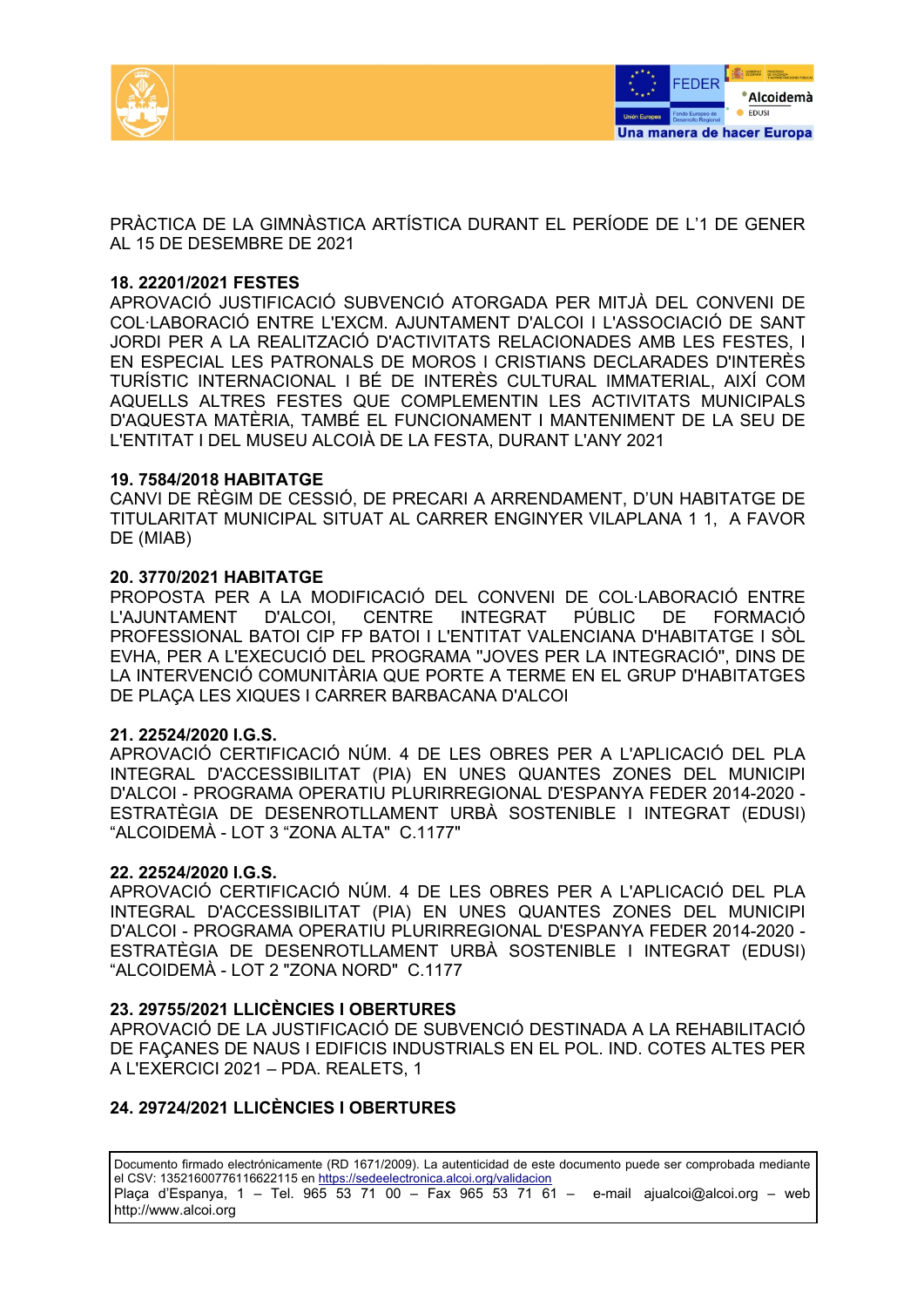



APROVACIÓ DE LA JUSTIFICACIÓ DE SUBVENCIÓ DESTINADA A LA REHABILITACIÓ DE FAÇANES DE NAUS I EDIFICIS INDUSTRIALS EN EL POL. IND. COTES ALTES PER A L'EXERCICI 2021 – C/ FILÀ MUNTANYESOS, 2.

# **25. 29834/2021 LLICÈNCIES I OBERTURES**

APROVACIÓ DE LA JUSTIFICACIÓ DE SUBVENCIÓ DESTINADA A LA REHABILITACIÓ DE FAÇANES DE NAUS I EDIFICIS INDUSTRIALS EN EL POL. IND. COTES ALTES PER A L'EXERCICI 2021, EN CAMÍ DELS TALECONS, 9

# **26. 28437/2021 LLICÈNCIES I OBERTURES**

APROVACIÓ DE LA JUSTIFICACIÓ DE SUBVENCIÓ DESTINADA A LA REHABILITACIÓ DE FAÇANES DE NAUS I EDIFICIS INDUSTRIALS EN EL POL. IND. COTES ALTES PER A L'EXERCICI 2021 – CAMÍ DELS TALECONS, 3

# **27. 25055/2021 LLICÈNCIES I OBERTURES**

MINORACIÓ DE LA CONVOCATÒRIA DESTINADA A LA REHABILITACIÓ DE FAÇANES DE NAUS I EDIFICIS INDUSTRIALS EN EL POL. IND. COTES ALTES PER A L'EXERCICI 2021

# **28. 35610/2021 MEDI AMBIENT**

DONAR COMPTE A LA JUNTA DE GOVERN LOCAL DE LA RESOLUCIÓ D'ALCALDIA NÚM. 5627/2021 DE DATA 21/12/2021 SOBRE EXPEDIENT D'APROVACIÓ DE FASES COMPTABLES PER RAÓ D'URGÈNCIA EN RELACIÓ A L'ANUL·LACIÓ DE COMPROMÍS DE GASTO

### **29. 13354/2021 M.U.S. I QUALITAT ADMINISTRATIVA**

APROVAR LA CONCESSIÓ D'AJUDES ECONÒMIQUES "REACTIVA ALCOI" PER A L'ADQUISICIÓ DE BICICLETES I VEHICLES ELÈCTRICS DE MOBILITAT PERSONAL

### **30. 34720/2021 PARTICIPACIÓ CIUTADANA**

DONAR COMPTE DE LA RESOLUCIÓ D'ALCALDIA NÚM. 5595/2021 DE DATA 20/12/21 SOBRE LA LLICÈNCIA D'OCUPACIÓ DE DOMINI PÚBLIC PER A L'ENTITAT ASOCIACIÓN DE VECINOS BATOY PER A LA REALITZACIÓ DE DIVERSES ACTIVITATS DURANT EL PERIODE DE FESTES DE NADAL

### **31. 33018/2021 PARTICIPACIÓ CIUTADANA**

DONAR COMPTE DE LA RESOLUCIÓ D'ALCALDIA NÚM. 5438/2021 DE DATA 13/12/21 SOBRE LA SOL·LICITUD DE SUBVENCIÓ AL MINISTERI DE POLÍTICA TERRITORIAL PER AL PROJECTE DE TARGETA CIUTADANA

### **32. 7895/2021 SANITAT**

JUSTIFICACIÓ DEL CONVENI DE LA SOCIETAT PROTECTORA D'ANIMALS I PLANTES D'ALCOI I L'AJUNTAMENT D'ALCOI PER A LA GESTIÓ DE L'ALBERG CANÍ MUNICIPAL

### **33. 10586/2021 UNITAT ADMINISTRATIVA (CULTURA)**

DONAR COMPTE D'UNA RESOLUCIÓ D'ALCALDIA SOBRE L'EXPEDIENT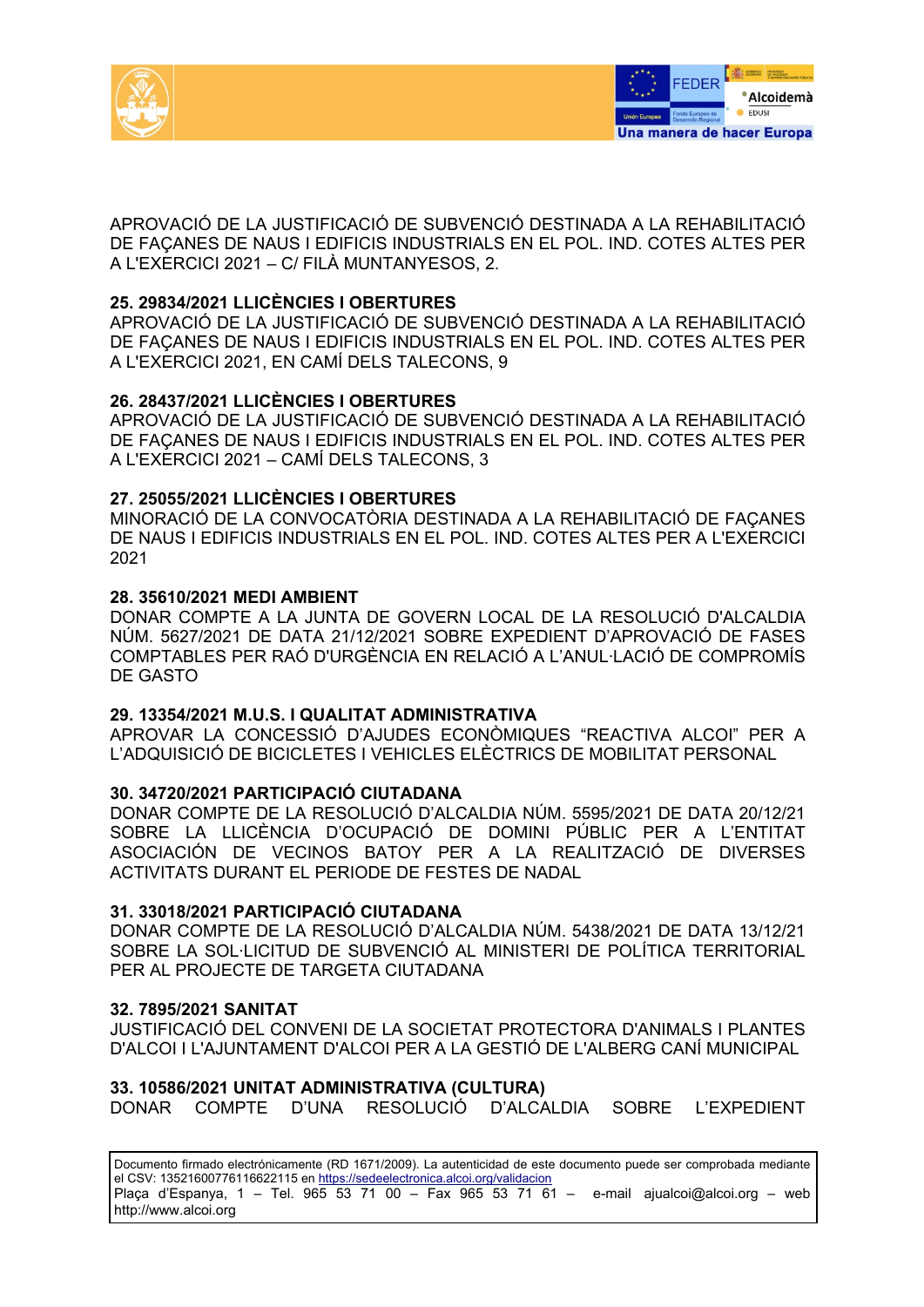



«APROVACIÓ CONCESSIÓ II PREMI CIUTAT D'ALCOI DE NOVEL·LA ISABEL-CLARA  $SIMÓ - 2021$ 

#### **34. 24333/2021 UNITAT ADMINISTRATIVA (CULTURA)**

DONAR COMPTE D'UNA RESOLUCIÓ D'ALCALDIA SOBRE L'EXPEDIENT «APROVACIÓ CONCESSIÓ XXXII CONVOCATÒRIA BECA D'ESTUDIS MUSICALS ANTONIO PÉREZ VERDÚ»

### **35. 26188/2019 UNITAT ADMINISTRATIVA (CULTURA)**

DONAR COMPTE D'UNA RESOLUCIÓ D'ALCALDIA SOBRE L'EXPEDIENT «APROVACIÓ MINORACIÓ DEL CRÈDIT AUTORITZAT CORRESPONENT A L'EXPEDIENT "SERVEIS DE GESTIÓ, ASSESSORAMENT, PLANIFICACIÓ I SEGUIMENT DE CAMPANYES DE COMUNICACIÓ – LOT 3 PROMOCIÓ CULTURAL»

#### **36. 17917/2021 UNITAT ADMINISTRATIVA (CULTURA)**

DONAR COMPTE D'UNA RESOLUCIÓ D'ALCALDIA SOBRE L'EXPEDIENT «APROVACIÓ MINORACIÓ DEL CRÈDIT AUTORITZAT CORRESPONENT A L'EXPEDIENT «APROVACIÓ ACORD DE COL·LABORACIÓ ENTRE EL CONSORCI DE MUSEUS DE LA COMUNITAT VALENCIANA I L'AJUNTAMENT D'ALCOI PER A LA PROGRAMACIÓ DEL CICLE EXPOSITIU ART CONTEMPORANI DE LA GENERALITAT VALENCIANA EN LA LOCALITAT D'ALCOI».

#### **37. 29692/2021 UNITAT ADMINISTRATIVA (CULTURA)**

APROVACIÓ JUSTIFICACIÓ DE SUBVENCIÓ ATORGADA MITJANÇANT CONVENI DE COL·LABORACIÓ ENTRE LA UNIVERSITAT D'ALACANT I L'AJUNTAMENT D'ALCOI PER AL MANTENIMENT DE LA CÀTEDRA D'ART CONTEMPORANI ANTONI MIRÓ DE LA UNIVERSITAT D'ALACANT

### **DESPATX EXTRAORDINARI**

38. 21450/2020 CONTRACTACIÓ LIQUIDACIÓ DEL CONTRACTE D'OBRES DEL PROJECTE DE REHABILITACIÓ DE LA FÀBRICA DELS SOLERS I CONSOLIDACIÓ DE LA FÀBRICA DEL MOLINAR C. 1087-A I DEVOLUCIÓ DE GARANTIA